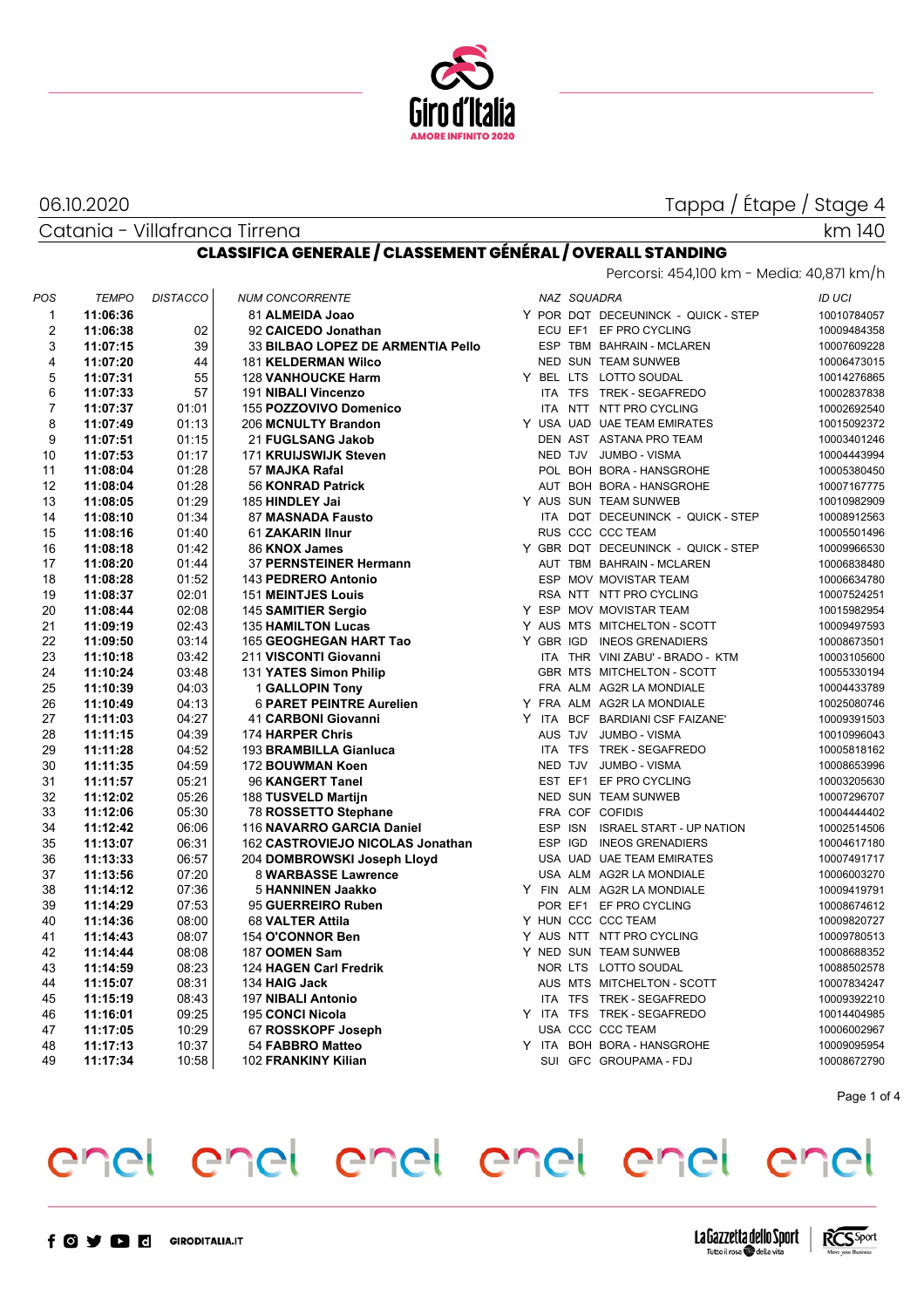

#### 06.10.2020

Tappa / Étape / Stage 4

### Catania - Villafranca Tirrena

#### km 140

### **CLASSIFICA GENERALE / CLASSEMENT GÉNÉRAL / OVERALL STANDING**

| Percorsi: 454,100 km - Media: 40,871 km/h |
|-------------------------------------------|
|-------------------------------------------|

| POS | <b>TEMPO</b> | <b>DISTACCO</b> | <b>NUM CONCORRENTE</b>          |       | NAZ SQUADRA |                                         | <b>ID UCI</b> |
|-----|--------------|-----------------|---------------------------------|-------|-------------|-----------------------------------------|---------------|
| 50  | 11:17:44     | 11:08           | 153 GEBREIGZABHIER Amanuel      |       |             | ERI NTT NTT PRO CYCLING                 | 10009583883   |
| 51  | 11:18:31     | 11:55           | <b>84 HONORE Mikkel Frolich</b> |       |             | Y DEN DQT DECEUNINCK - QUICK - STEP     | 10009637033   |
| 52  | 11:18:36     | 12:00           | 196 MOSCA Jacopo                |       |             | ITA TFS TREK - SEGAFREDO                | 10007733914   |
| 53  | 11:18:59     | 12:23           | 63 DE LA PARTE Victor           |       |             | ESP CCC CCC TEAM                        | 10007452816   |
| 54  | 11:19:03     | 12:27           | 121 ARMEE Sander                |       |             | BEL LTS LOTTO SOUDAL                    | 10005708533   |
| 55  | 11:19:19     | 12:43           | <b>3 BOUCHARD Geoffrey</b>      |       |             | FRA ALM AG2R LA MONDIALE                | 10011942704   |
| 56  | 11:19:25     | 12:49           | 65 KOCHETKOV Pavel              |       |             | RUS CCC CCC TEAM                        | 10003223414   |
| 57  | 11:19:27     | 12:51           | 88 SERRY Pieter                 |       |             | BEL DQT DECEUNINCK - QUICK - STEP       | 10007158580   |
| 58  | 11:19:31     | 12:55           | 75 HANSEN Jesper                |       |             | DEN COF COFIDIS                         | 10006828174   |
| 59  | 11:19:42     | 13:06           | 16 RAVANELLI Simone             |       |             | Y ITA ANS ANDRONI GIOCATTOLI - SIDERMEC | 10010086970   |
| 60  | 11:19:54     | 13:18           | 27 RODRIGUEZ GARAICOECHEA Oscar |       |             | Y ESP AST ASTANA PRO TEAM               | 10011227631   |
| 61  | 11:20:11     | 13:35           | 148 VILLELLA Davide             |       |             | ITA MOV MOVISTAR TEAM                   | 10008700880   |
| 62  | 11:20:11     | 13:35           | 176 PFINGSTEN Christoph         |       |             | GER TJV JUMBO - VISMA                   | 10003236043   |
| 63  | 11:20:12     | 13:36           | 58 POLJANSKI Pawel              |       |             | POL BOH BORA - HANSGROHE                | 10005866662   |
| 64  | 11:20:17     | 13:41           | 2 BIDARD Francois               |       |             | FRA ALM AG2R LA MONDIALE                | 10009363817   |
| 65  | 11:21:15     | 14:39           | <b>194 CICCONE Giulio</b>       |       |             | ITA TFS TREK - SEGAFREDO                | 10009709175   |
| 66  | 11:21:40     | 15:04           | <b>4 GASTAUER Ben</b>           |       |             | LUX ALM AG2R LA MONDIALE                | 10003272015   |
| 67  | 11:22:19     | 15:43           | 142 CATALDO Dario               |       |             | ITA MOV MOVISTAR TEAM                   | 10003092765   |
| 68  | 11:22:34     | 15:58           | 201 ULISSI Diego                |       |             | ITA UAD UAE TEAM EMIRATES               | 10005467952   |
| 69  | 11:22:48     | 16:12           | 24 FELLINE Fabio                |       |             | ITA AST ASTANA PRO TEAM                 | 10005982456   |
| 70  | 11:22:54     | 16:18           | 144 RUBIO REYES Einer Augusto   |       |             | Y COL MOV MOVISTAR TEAM                 | 10057336175   |
| 71  | 11:22:57     | 16:21           | <b>36 PADUN Mark</b>            |       |             | Y UKR TBM BAHRAIN - MCLAREN             | 10010096569   |
| 72  | 11:23:00     | 16:24           | 13 CEPEDA Jefferson             |       |             | Y ECU ANS ANDRONI GIOCATTOLI - SIDERMEC | 10016009832   |
| 73  | 11:23:01     | 16:25           | 173 FOSS Tobias S               |       |             | Y NOR TJV JUMBO - VISMA                 | 10011133661   |
| 74  | 11:23:02     | 16:26           | <b>32 BATTAGLIN Enrico</b>      |       |             | ITA TBM BAHRAIN - MCLAREN               | 10005467447   |
| 75  | 11:23:23     | 16:47           | 137 HOWSON Damien               |       |             | AUS MTS MITCHELTON - SCOTT              | 10006720161   |
| 76  | 11:23:41     | 17:05           | 25 GREGAARD WILSLY Jonas        |       |             | Y DEN AST ASTANA PRO TEAM               | 10009765860   |
| 77  | 11:24:17     | 17:41           | 192 BERNARD Julien              |       |             | FRA TFS TREK - SEGAFREDO                | 10010034935   |
| 78  | 11:24:34     | 17:58           | 38 TRATNIK Jan                  |       |             | SLO TBM BAHRAIN - MCLAREN               | 10006486452   |
| 79  | 11:24:47     | 18:11           | 217 WACKERMANN Luca             |       |             | ITA THR VINI ZABU' - BRADO - KTM        | 10006878795   |
| 80  | 11:25:00     | 18:24           | 164 GANNA Filippo               |       |             | Y ITA IGD INEOS GRENADIERS              | 10009164056   |
| 81  | 11:25:18     | 18:42           | 146 SEPULVEDA Eduardo           |       |             | ARG MOV MOVISTAR TEAM                   | 10006564860   |
| 82  | 11:25:20     | 18:44           | 126 HOLMES Matthew              |       |             | GBR LTS LOTTO SOUDAL                    | 10007962973   |
| 83  | 11:25:40     | 19:04           | 156 SOBRERO Matteo              |       |             | Y ITA NTT NTT PRO CYCLING               | 10009976836   |
| 84  | 11:25:55     | 19:19           | 167 PUCCIO Salvatore            | ITA   |             | IGD INEOS GRENADIERS                    | 10005587887   |
| 85  | 11:26:08     | 19:32           | 18 RUMAC Josip                  |       |             | CRO ANS ANDRONI GIOCATTOLI - SIDERMEC   | 10007822729   |
| 86  | 11:27:06     | 20:30           | <b>7 VENDRAME Andrea</b>        |       |             | ITA ALM AG2R LA MONDIALE                | 10009392412   |
| 87  | 11:27:08     | 20:32           | 183 HAGA Chad                   |       |             | USA SUN TEAM SUNWEB                     | 10007881333   |
| 88  | 11:27:25     | 20:49           | 203 CONTI Valerio               |       |             | ITA UAD UAE TEAM EMIRATES               | 10007518692   |
| 89  | 11:27:32     | 20:56           | 198 WEENING Pieter              |       |             | NED TFS TREK - SEGAFREDO                | 10002204914   |
| 90  | 11:27:46     | 21:10           | <b>184 HAMILTON Christopher</b> |       |             | Y AUS SUN TEAM SUNWEB                   | 10011087686   |
| 91  | 11:28:28     | 21:52           | 22 BOARO Manuele                |       |             | ITA AST ASTANA PRO TEAM                 | 10003272520   |
| 92  | 11:28:33     | 21:57           | 93 CLARKE Simon                 |       |             | AUS EF1 EF PRO CYCLING                  | 10003032949   |
| 93  | 11:28:50     | 22:14           | 202 BJERG Mikkel                |       |             | Y DEN UAD UAE TEAM EMIRATES             | 10015825936   |
| 94  | 11:28:57     | 22:21           | 141 CARRETERO Hector            |       |             | Y ESP MOV MOVISTAR TEAM                 | 10015833818   |
| 95  | 11:29:02     | 22:26           | 46 ROMANO Francesco             | Y ITA |             | BCF BARDIANI CSF FAIZANE'               | 10011133863   |
| 96  | 11:29:08     | 22:32           | 113 CATAFORD Alexander          |       |             | CAN ISN ISRAEL START - UP NATION        | 10007211730   |
| 97  | 11:29:37     | 23:01           | 158 WYSS Danilo                 |       |             | SUI NTT NTT PRO CYCLING                 | 10002909980   |
| 98  | 11:29:49     | 23:13           | 177 TOLHOEK Antwan              |       |             | NED TJV JUMBO - VISMA                   | 10009812542   |
|     |              |                 |                                 |       |             |                                         |               |

Page 2 of 4



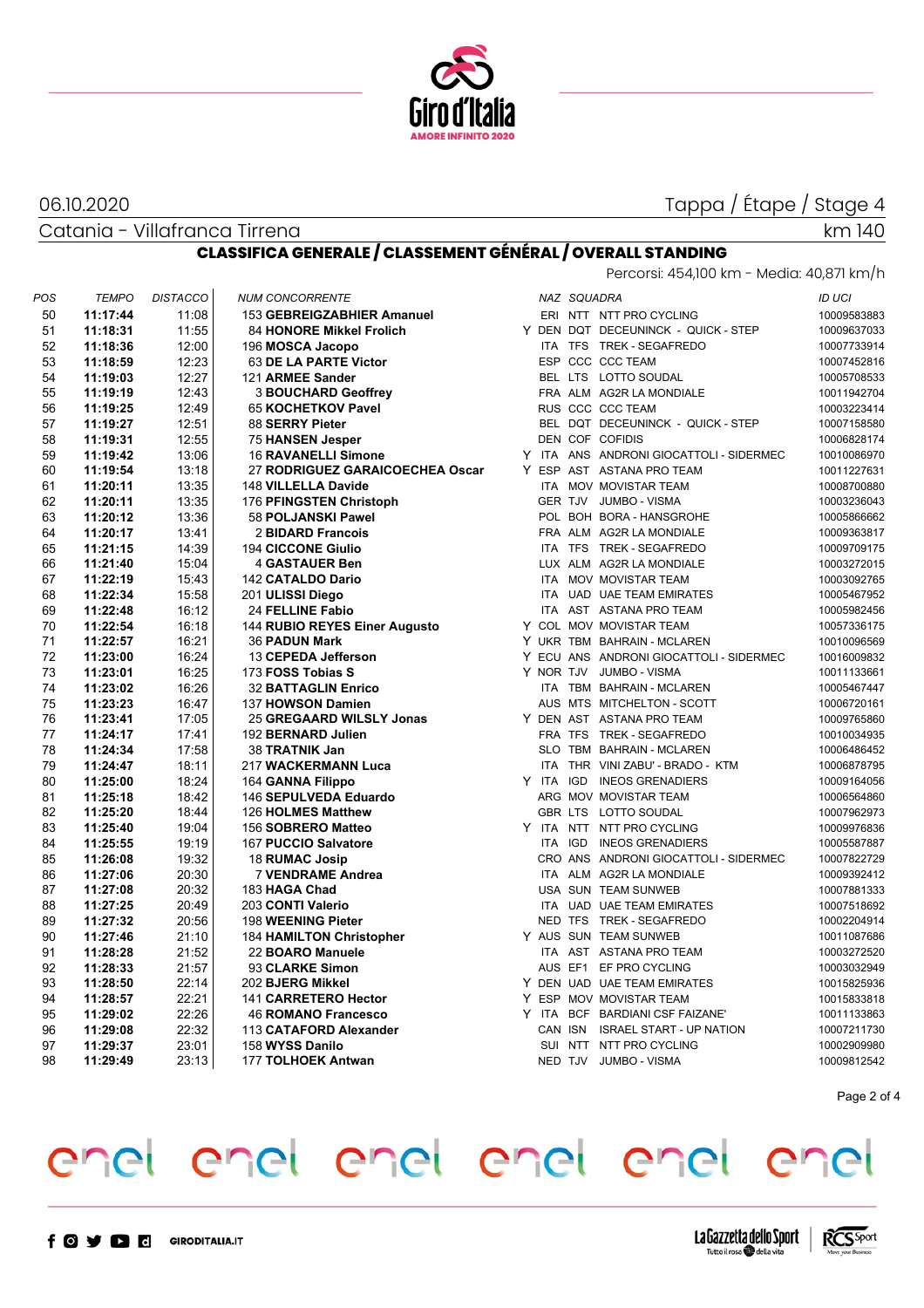

### 06.10.2020

Catania - Villafranca Tirrena

## Tappa / Étape / Stage 4

km 140

### **CLASSIFICA GENERALE / CLASSEMENT GÉNÉRAL / OVERALL STANDING**

| Percorsi: 454,100 km - Media: 40,871 km/h |
|-------------------------------------------|
|-------------------------------------------|

| POS | <b>TEMPO</b> | <b>DISTACCO</b> | <b>NUM CONCORRENTE</b>            |  | NAZ SQUADRA |                                         | ID UCI      |
|-----|--------------|-----------------|-----------------------------------|--|-------------|-----------------------------------------|-------------|
| 99  | 11:30:19     | 23:43           | 214 ROTA Lorenzo                  |  |             | Y ITA THR VINI ZABU' - BRADO - KTM      | 10009393523 |
| 100 | 11:30:27     | 23:51           | 218 ZARDINI Edoardo               |  |             | ITA THR VINI ZABU' - BRADO - KTM        | 10005658114 |
| 101 | 11:30:31     | 23:55           | 168 SWIFT Ben                     |  |             | GBR IGD INEOS GRENADIERS                | 10004563327 |
| 102 | 11:30:34     | 23:58           | <b>14 CHIRICO Luca</b>            |  |             | ITA ANS ANDRONI GIOCATTOLI - SIDERMEC   | 10007518086 |
| 103 | 11:30:37     | 24:01           | 62 ČERNY Josef                    |  |             | CZE CCC CCC TEAM                        | 10007523241 |
| 104 | 11:31:23     | 24:47           | 186 MATTHEWS Michael              |  |             | AUS SUN TEAM SUNWEB                     | 10006291947 |
| 105 | 11:31:58     | 25:22           | 51 SAGAN Peter                    |  |             | SVK BOH BORA - HANSGROHE                | 10005460373 |
| 106 | 11:32:16     | 25:40           | 106 SCOTSON Miles                 |  |             | AUS GFC GROUPAMA - FDJ                  | 10007809894 |
| 107 | 11:32:20     | 25:44           | <b>34 CAPECCHI Eros</b>           |  |             | ITA TBM BAHRAIN - MCLAREN               | 10003072557 |
| 108 | 11:32:27     | 25:51           | 31 ARASHIRO Yukiya                |  |             | JPN TBM BAHRAIN - MCLAREN               | 10004556253 |
| 109 | 11:32:37     | 26:01           | 122 DE GENDT Thomas               |  |             | BEL LTS LOTTO SOUDAL                    | 10004816739 |
| 110 | 11:32:43     | 26:07           | 23 CONTRERAS PINZON Rodrigo       |  |             | COL AST ASTANA PRO TEAM                 | 10009360783 |
| 111 | 11:32:46     | 26:10           | 11 BAIS Mattia                    |  |             | Y ITA ANS ANDRONI GIOCATTOLI - SIDERMEC | 10013879771 |
| 112 | 11:32:51     | 26:15           | 47 TONELLI Alessandro             |  |             | ITA BCF BARDIANI CSF FAIZANE'           | 10007527786 |
| 113 | 11:33:04     | 26:28           | 82 BALLERINI Davide               |  |             | ITA DQT DECEUNINCK - QUICK - STEP       | 10008661777 |
| 114 | 11:33:10     | 26:34           | 94 CRADDOCK G Lawson              |  |             | USA EF1 EF PRO CYCLING                  | 10006885566 |
| 115 | 11:33:16     | 26:40           | <b>15 PELLAUD Simon</b>           |  |             | SUI ANS ANDRONI GIOCATTOLI - SIDERMEC   | 10007518894 |
| 116 | 11:33:29     | 26:53           | 97 MORTON Lachlan                 |  |             | AUS EF1 EF PRO CYCLING                  | 10007597306 |
| 117 | 11:33:49     | 27:13           | 166 NARVAEZ PRADO Jhonatan Manuel |  |             | Y ECU IGD INEOS GRENADIERS              | 10009637235 |
| 118 | 11:34:46     | 28:10           | 17 RESTREPO VALENCIA Jhonatan     |  |             | COL ANS ANDRONI GIOCATTOLI - SIDERMEC   | 10009037552 |
| 119 | 11:34:53     | 28:17           | 127 OLDANI Stefano                |  |             | Y ITA LTS LOTTO SOUDAL                  | 10014972538 |
| 120 | 11:34:56     | 28:20           | 213 FRAPPORTI Marco               |  |             | ITA THR VINI ZABU' - BRADO - KTM        | 10004501891 |
| 121 | 11:35:02     | 28:26           | 91 BENNETT Sean                   |  |             | Y USA EF1 EF PRO CYCLING                | 10008862346 |
| 122 | 11:35:03     | 28:27           | 66 MALECKI Kamil                  |  |             | Y POL CCC CCC TEAM                      | 10008628637 |
| 123 | 11:35:20     | 28:44           | 163 DENNIS Rohan                  |  |             | AUS IGD INEOS GRENADIERS                | 10005889193 |
| 124 | 11:35:40     | 29:04           | 64 GRADEK Kamil                   |  |             | POL CCC CCC TEAM                        | 10005750262 |
| 125 | 11:36:08     | 29:32           | 52 BENEDETTI Cesare               |  |             | ITA BOH BORA - HANSGROHE                | 10004694073 |
| 126 | 11:36:20     | 29:44           | 53 BODNAR Maciej                  |  |             | POL BOH BORA - HANSGROHE                | 10003349312 |
| 127 | 11:36:33     | 29:57           | 138 MEYER Cameron                 |  |             | AUS MTS MITCHELTON - SCOTT              | 10004595558 |
| 128 | 11:36:49     | 30:13           | <b>48 ZANA Filippo</b>            |  |             | Y ITA BCF BARDIANI CSF FAIZANE'         | 10015829370 |
| 129 | 11:37:29     | 30:53           | <b>152 CAMPENAERTS Victor</b>     |  |             | BEL NTT NTT PRO CYCLING                 | 10008913371 |
| 130 | 11:38:11     | 31:35           | 157 SUNDERLAND Dylan              |  |             | Y AUS NTT NTT PRO CYCLING               | 10010995841 |
| 131 | 11:38:44     | 32:08           | <b>72 CONSONNI Simone</b>         |  |             | ITA COF COFIDIS                         | 10007890730 |
| 132 | 11:38:58     | 32:22           | 118 ZABEL Rick                    |  |             | GER ISN ISRAEL START - UP NATION        | 10007506366 |
| 133 | 11:39:04     | 32:28           | 98 WHELAN James                   |  |             | Y AUS EF1 EF PRO CYCLING                | 10046251200 |
| 134 | 11:39:28     | 32:52           | 175 MARTIN Tony                   |  |             | GER TJV JUMBO - VISMA                   | 10002858652 |
| 135 | 11:40:16     | 33:40           | 212 BEVILACQUA Simone             |  |             | Y ITA THR VINI ZABU' - BRADO - KTM      | 10009974816 |
| 136 | 11:40:53     | 34:17           | 74 HAAS Nathan                    |  |             | AUS COF COFIDIS                         | 10005768248 |
| 137 | 11:41:01     | 34:25           | 101 DEMARE Arnaud                 |  |             | FRA GFC GROUPAMA - FDJ                  | 10006467052 |
| 138 | 11:41:47     | 35:11           | 76 LE TURNIER Mathias             |  |             | Y FRA COF COFIDIS                       | 10009498001 |
| 139 | 11:41:48     | 35:12           | 112 BRANDLE Matthias              |  |             | AUT ISN ISRAEL START - UP NATION        | 10005391564 |
| 140 | 11:42:01     | 35:25           | <b>43 FIORELLI Filippo</b>        |  |             | ITA BCF BARDIANI CSF FAIZANE'           | 10010643207 |
| 141 | 11:42:06     | 35:30           | 71 VIVIANI Elia                   |  |             | ITA COF COFIDIS                         | 10005502914 |
| 142 | 11:42:22     | 35:46           | 103 GUARNIERI Jacopo              |  |             | ITA GFC GROUPAMA - FDJ                  | 10003284543 |
| 143 | 11:42:39     | 36:03           | 35 NOVAK Domen                    |  |             | Y SLO TBM BAHRAIN - MCLAREN             | 10009372406 |
| 144 | 11:42:40     | 36:04           | 178 VAN EMDEN Jos                 |  |             | NED TJV JUMBO - VISMA                   | 10004519978 |
| 145 | 11:43:23     | 36:47           | 107 SINKELDAM Ramon               |  |             | NED GFC GROUPAMA - FDJ                  | 10004798248 |
| 146 | 11:43:32     | 36:56           | 215 SPREAFICO Matteo              |  |             | ITA THR VINI ZABU' - BRADO - KTM        | 10008198201 |
| 147 | 11:43:44     | 37:08           | <b>147 TORRES BARCELO Albert</b>  |  |             | ESP MOV MOVISTAR TEAM                   | 10005934360 |
|     |              |                 |                                   |  |             |                                         |             |

Page 3 of 4